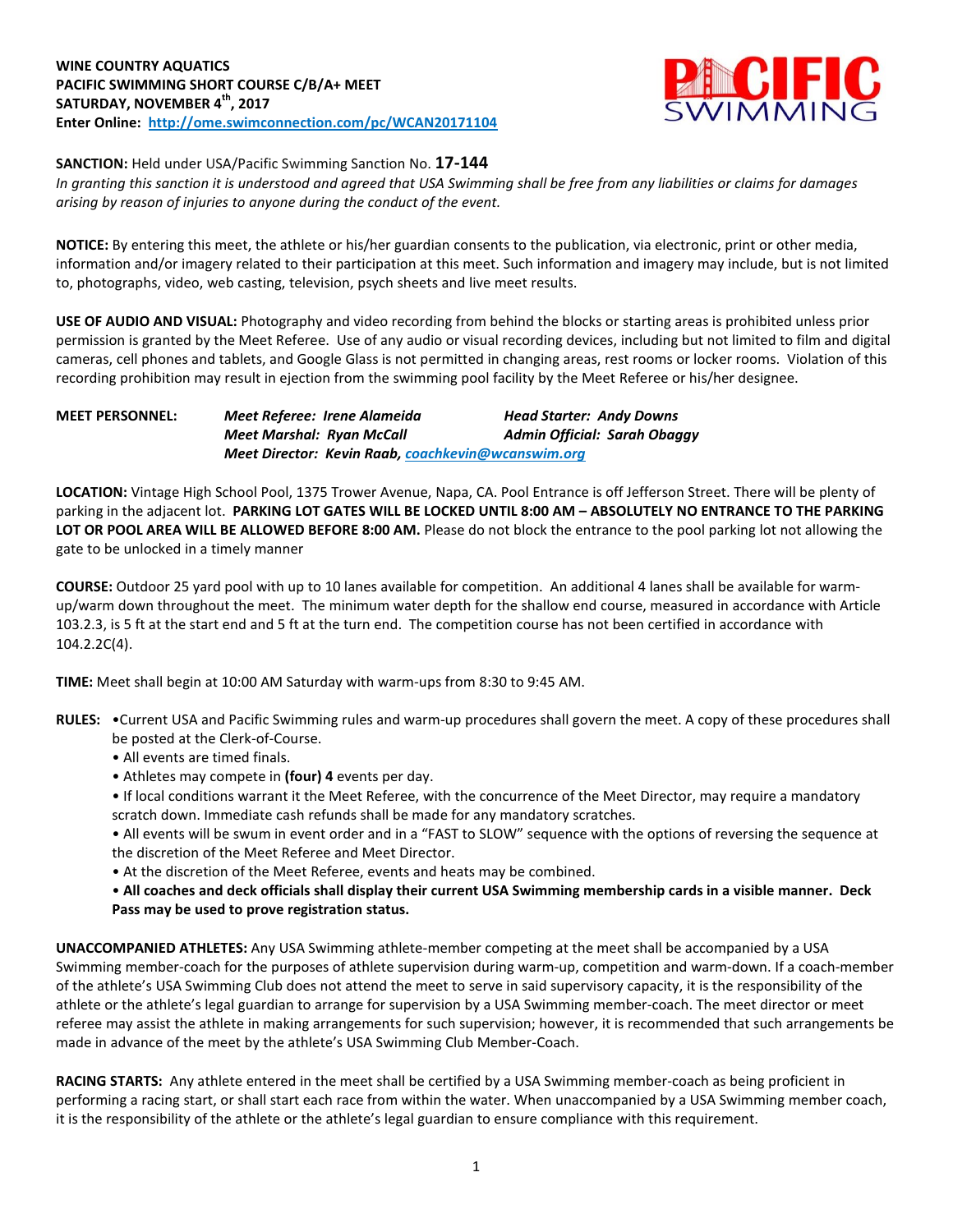**RESTRICTIONS:** • Smoking and the use of other tobacco products is prohibited on the pool deck, in the locker rooms, in spectator seating on standing areas and in all areas used by athletes, during the meet and during warm-up periods.

- Sale and use of alcoholic beverages is prohibited in all areas of the meet venue.
- No glass containers are allowed in the meet venue.
- No propane heater is permitted except for snack bar/meet operations.
- All shelters shall be properly secured.
- Changing into or out of swimsuits other than in locker rooms or other designated areas is prohibited.
- No pets allowed on deck, other than service assistance animals.

• Destructive devices, to include but not limited to, explosive devices and equipment, firearms (open or concealed), blades, knives, mace, stun guns and blunt objects are strictly prohibited in the swimming facility and its surrounding areas. If observed, the Meet Referee or his/her designee may ask that these devices be stored safely away from the public or removed from the facility. Noncompliance may result in the reporting to law enforcement authorities and ejection from the facility. Law enforcement officers (LEO) are exempt per applicable laws.

• Operation of a drone, or any other flying apparatus, is prohibited over the venue (pools, athlete/coach areas, spectator areas and open ceiling locker rooms) any time athletes, coaches, officials and/or spectators are present.

• No set up will be allowed in the pool area. There are bleachers to sit in and space to set up outside the pool area.

**ELIGIBILITY:** • Athletes shall be current members of USA Swimming and enter their name and registration number on the meet entry card exactly as they are shown on their Registration Card. If this is not done, it may be difficult to match the athlete with the registration database. The meet host shall check all athlete registrations against the SWIMS database and if not found to be registered, the Meet Director shall accept the registration at the meet (a \$10 surcharge shall be added to the regular registration fee). Duplicate registrations shall be refunded by mail.

• Athletes in the "A" Division shall have met at least the listed USA Swimming Motivational "A" minimum time standard. Athletes in the "B" Division shall have met at least the listed "B" minimum time standard. All entry times slower than the "B" time standard shall be in the "C" Division.

• Entries with "NO TIME" shall be accepted.

• Entry times submitted for this meet may be checked against a computer database and may be changed in accordance with Pacific Swimming Entry Time Verification Procedures.

• Disabled athletes are welcome to attend this meet and should contact the Meet Director or Meet Referee regarding any special accommodations on entry times and seeding per Pacific Swimming policy.

• Age on the first day of the meet shall determine the athlete's age for the entire meet.

**ENTRY PRIORITY:** Entries from members of Zone 3 clubs (including unattached athletes training with those clubs) postmarked or entered on line by Monday, October 2<sup>nd</sup>, 2017 shall be given first priority for acceptance to the meet. All entries from other zones in Pacific Swimming or from other LSC's, postmarked or entered on line by the entry deadline shall be considered in the order they are received.

**ENTRY FEES:** \$4.00 per event plus an \$8.00 participation fee per athlete. Entries shall be rejected if payment is not sent at time of request. No refunds shall be made except mandatory scratch downs.

**ONLINE ENTRIES:** To enter online go to **<http://ome.swimconnection.com/pc/WCAN20171104>** to receive an immediate entry confirmation. This method requires payment by credit card. Swim Connection, LLC charges a processing fee for this service, equal to \$1 per athlete plus 5% of the total Entry Fees. Please note that the processing fee is a separate fee from the Entry Fees. If you do not wish to pay the processing fee, enter the meet using a mail entry. **Entering online is a convenience, is completely voluntary, and is in no way required or expected of an athlete by Pacific Swimming.** Online entries shall be accepted through **Wednesday, November 1, 2017.**

**MAILED OR HAND DELIVERED ENTRIES**: Entries shall be on the attached consolidated entry form. Forms shall be filled out completely and printed clearly with athlete's best time. Entries shall be postmarked by midnight, October 30, 2017 or hand delivered by 8:00 PM, November 1<sup>st</sup>, 2017. No late entries shall be accepted. Requests for confirmation of receipt of entries should include a self-addressed envelope.

**DECK ENTRIES:** Athletes attached to or training with Zone 3 clubs may deck enter before 9:00am the day of the meet provided they are able to prove current USA Swimming registration. Current registration may be proven with the Deck Pass smartphone app or a current registration card. Meet Staff will not have the ability to confirm registration and athletes who cannot prove current registration shall complete a new registration form and pay the \$73.00 with \$10.0 surcharge, which will be refunded if registration is later proven.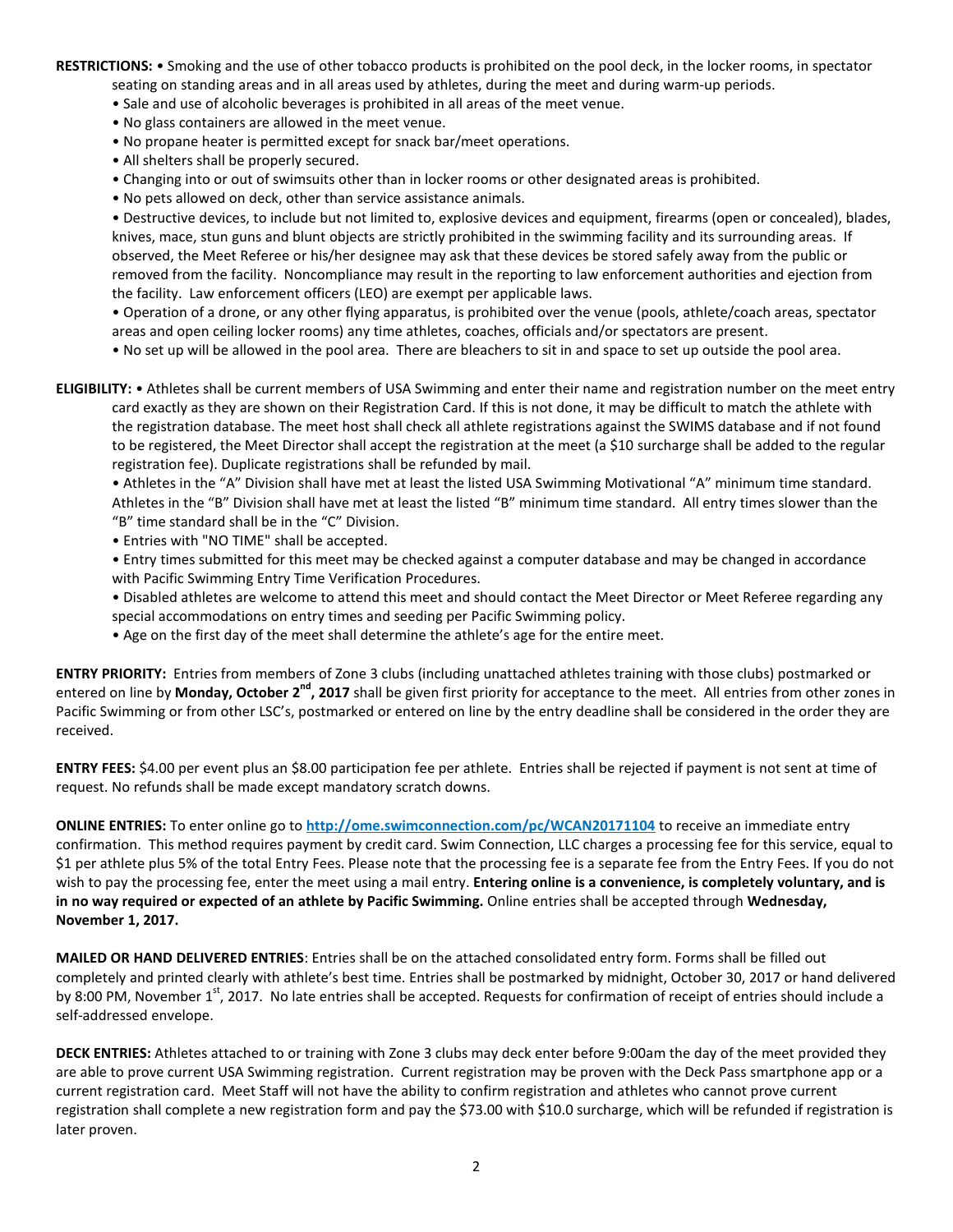## **Make check payable to**: **WCAN Mail or hand deliver entries to: Kevin Raab**

## **4131 Freeda Ct, Livermore, CA 94550**

**CHECK-IN:** The meet shall be deck seeded. Athletes shall check-in at the Clerk-of-Course. No event shall be closed more than 30 minutes before the scheduled start of the session. Close of check-in for all individual events shall be no more than 60 minutes before the estimated time of the start of the first heat of the event. Athletes who do not check in shall not be seeded and shall not be allowed to compete in that event.

**SCRATCHES:** Any athletes not reporting for or competing in an individual timed final event that they have checked in for shall not be penalized. Athletes who must withdraw from an event after it is seeded are requested to inform the referee immediately.

**AWARDS:** Awards will be given to 1st thru 8th place finishers for each division for each age group.

**ADMISSION:** Free.

**SNACK BAR & HOSPITALITY:** A snack bar will be available throughout the competition. Coaches and working deck officials will be provided lunch. Hospitality will serve refreshments to timers and volunteers.

**MISCELLANEOUS:** No overnight parking is allowed. Facilities will not be provided after meet hours.

**MINIMUM OFFICIALS**: At least seven days prior to the start of the meet, meet management (Meet Director and/or Meet Referee) shall contact a representative from each club participating in the meet, and provide a preliminary inventory of the officials that club is required to provide for each session. Each club shall, by the start of the meet, provide to the Meet Director or designee a list of Officials who have agreed to represent that club during each session of the meet.

At the meet, meet management shall conduct an inventory of officials, and shall compare the number of athletes entered in each session by each club with the number of officials present representing each club. If meet management certifies that a club has not provided sufficient officials for any session of the meet in accordance with the table below, excluding finals in a prelims and finals meet, the club shall be fined \$100 per missing official per session of the meet.

| Club athletes entered in session | Trained and carded officials required |
|----------------------------------|---------------------------------------|
| $1 - 10$                         |                                       |
| $11 - 25$                        | 1                                     |
| 26-50                            | ͻ                                     |
| $51 - 75$                        | ξ                                     |
| 76-100                           | 4                                     |
| 100 or more                      | 5                                     |

\*Zone 3 shall include assigned and working Colorado, Intermediary/ Chief Timing Judge, and Computer operator in the count of officials for a session although these positions are not carded. Zone 3 shall accept un-carded Trainees in the count of officials for up to two sessions. Clubs may use officials "borrowed" from other clubs, or unattached officials at the meet who agree, to fulfill their obligation under the rule.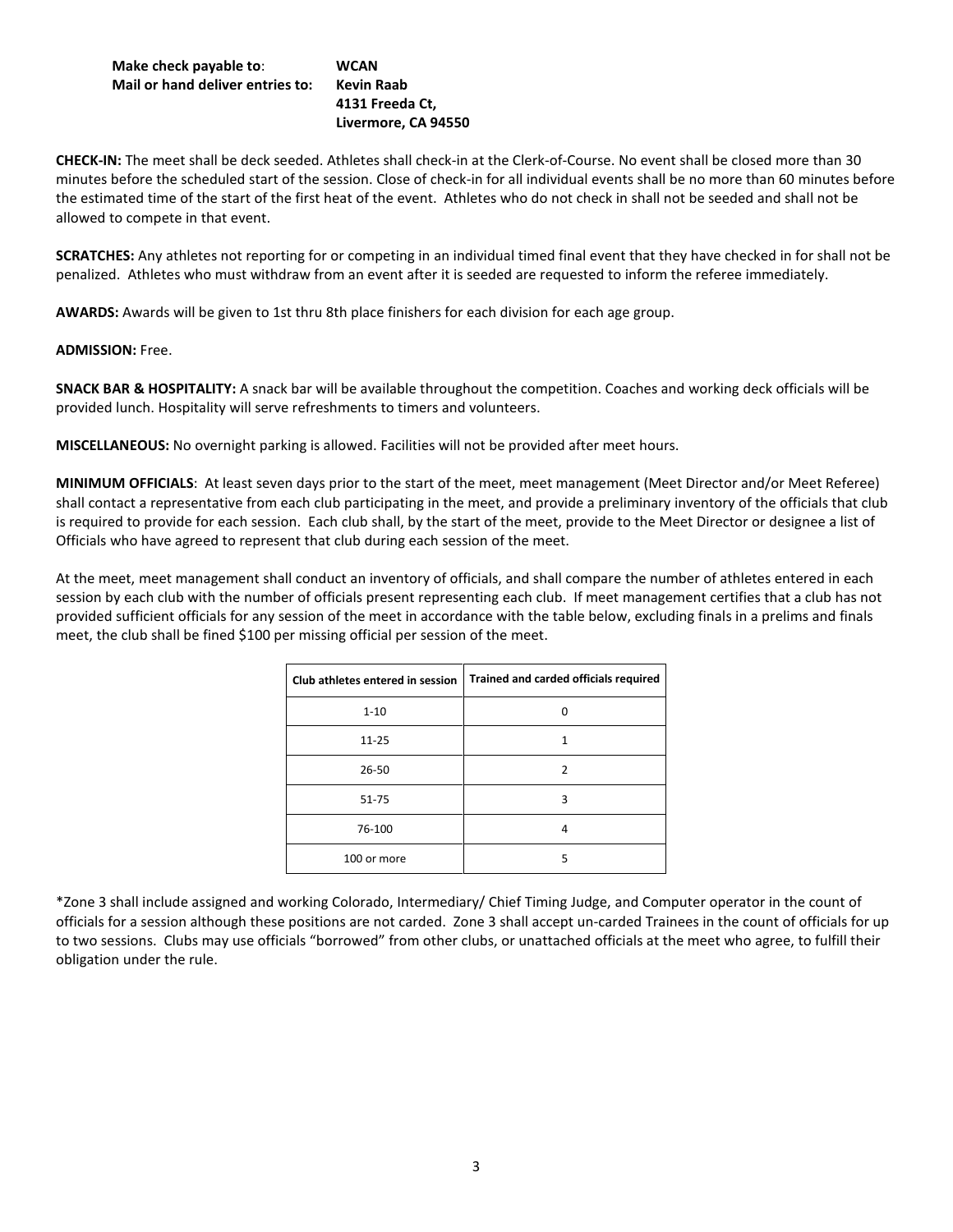## **EVENT SUMMARY**

| Saturday  |           |            |            |  |  |  |  |  |  |
|-----------|-----------|------------|------------|--|--|--|--|--|--|
| 8 & UN    | $9 - 10$  | $11 - 12$  | 13 and up  |  |  |  |  |  |  |
| 100 IM    | 100 IM    | 100 IM     | 200 IM     |  |  |  |  |  |  |
| 25 Free   | 50 Free   | 50 Free    | 50 Free    |  |  |  |  |  |  |
| 25 Breast | 50 Breast | 100 Breast | 100 Breast |  |  |  |  |  |  |
| 25 Fly    | 50 Fly    | 100 Fly    | 100 Fly    |  |  |  |  |  |  |
| 25 Back   | 50 Back   | 100 Back   | 100 Back   |  |  |  |  |  |  |
| 50 Free   | 100 Free  | 100 Free   | 100 Free   |  |  |  |  |  |  |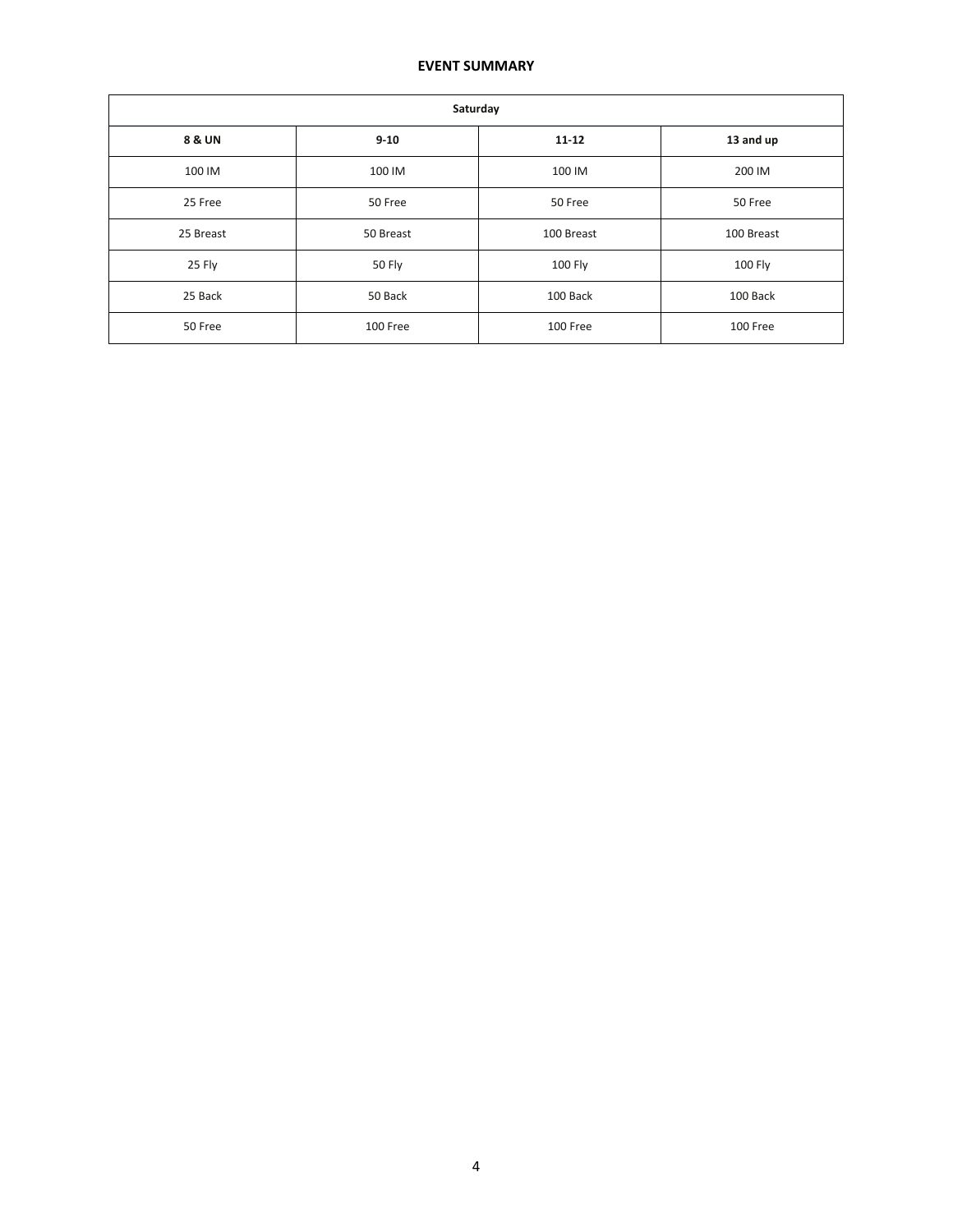**EVENTS**

| Saturday November 4 <sup>th</sup> , 2017 |                       |                |  |  |  |  |  |  |
|------------------------------------------|-----------------------|----------------|--|--|--|--|--|--|
| <b>Women's Event #</b>                   | <b>EVENT</b>          | Men's Event #  |  |  |  |  |  |  |
| $\mathbf 1$                              | 13 and up 200 IM      | $\overline{2}$ |  |  |  |  |  |  |
| $\overline{3}$                           | 8 and Under 100 IM    | 4              |  |  |  |  |  |  |
| 5                                        | 9-10 100 IM           | 6              |  |  |  |  |  |  |
| $\overline{7}$                           | 11-12 100 IM          | 8              |  |  |  |  |  |  |
| 9                                        | 13 and up 50 Free     | 10             |  |  |  |  |  |  |
| 11                                       | 8 and Under 25 Free   | 12             |  |  |  |  |  |  |
| 13                                       | 9-10 50 Free          | 14             |  |  |  |  |  |  |
| 15                                       | 11-12 50 Free         | 16             |  |  |  |  |  |  |
| 17                                       | 13 and up 100 Breast  | 18             |  |  |  |  |  |  |
| 19                                       | 8 and Under 25 Breast | 20             |  |  |  |  |  |  |
| 21                                       | 9-10 50 Breast        | 22             |  |  |  |  |  |  |
| 23                                       | 11-12 100 Breast      | 24             |  |  |  |  |  |  |
| 25                                       | 13 and up 100 Fly     | 26             |  |  |  |  |  |  |
| 27                                       | 8 and Under 25 Fly    | 28             |  |  |  |  |  |  |
| 29                                       | 9-10 50 Fly           | 30             |  |  |  |  |  |  |
| 31                                       | 11-12 100 Fly         | 32             |  |  |  |  |  |  |
| 33                                       | 13 and up 100 Back    | 34             |  |  |  |  |  |  |
| 35                                       | 8 and Under 25 Back   | 36             |  |  |  |  |  |  |
| 37                                       | 9-10 50 Back          | 38             |  |  |  |  |  |  |
| 39                                       | 11-12 100 Back        | 40             |  |  |  |  |  |  |
| 41                                       | 8 and Under 50 Free   | 42             |  |  |  |  |  |  |
| 43                                       | 9-10 100 Free         | 44             |  |  |  |  |  |  |
| 45                                       | 11-12 100 Free        | 46             |  |  |  |  |  |  |
| 47                                       | 13 and up 100 Free    | 48             |  |  |  |  |  |  |

Use the following URL to find the time standards: **<http://www.pacswim.org/swim-meet-times/standards>**